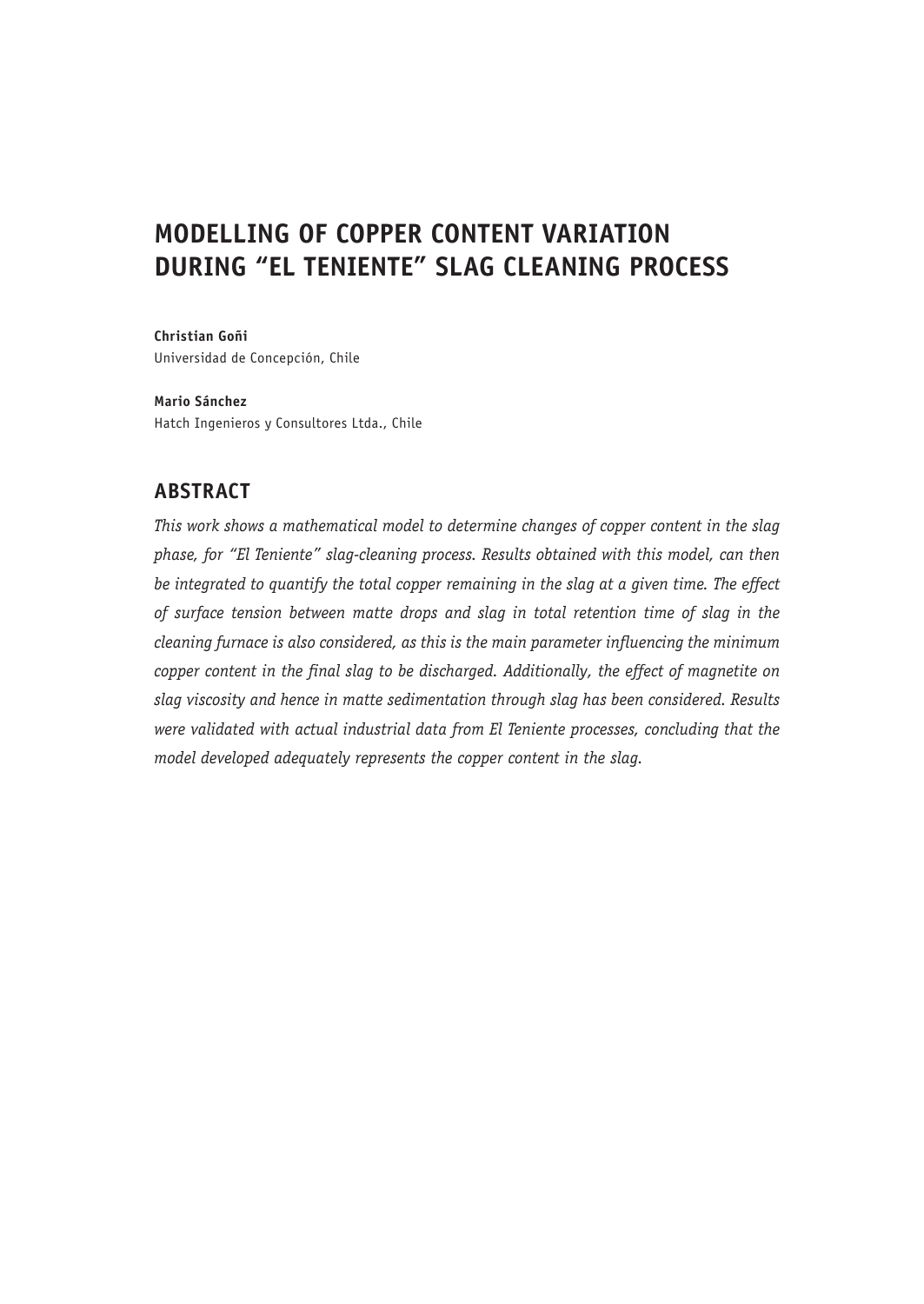### **INTRODUCTION**

Due to strong interaction between liquid phases during smelting-converting process, entrapment of matte in slag is always possible. As a consequence, quantification of valuable species existing in these slags is of industrial interest. This problem has been addressed in several works [1, 5, 6, 7, 9, 10, 12, 16], where influence of magnetite and oxygen potential in slag viscosity and hence in matte drops sedimentation rate has been clearly established. As a complement to the studies before described, this work aims to determine the content of copper in the slag by developing a transport model. Thus, the mathematical model allows knowing the copper concentration along the slag and its evolution over time.

Attention has been focused on slag-cleaning Teniente furnace, where slag treatment takes place in two batch mode stages. First stage involves injection of reducing agents (usually natural gas, oil or charcoal) to achieve reduction of magnetite contained in the slag, then diminishing viscosity in this phase and, by this way, increasing sedimentation rate of matte drops contained in the slag. Second stage begins when slag reaches the desired viscosity, so no more reducing agents are fed, and molten system begins to settle on by sedimentation. At the end of the second stage, after a correct sedimentation time, matte and slag phases will be properly separated. Final slag will have residual amount of matte retained as small drops. This slag will still keep a residual content of matte as small drops, unable to settle because of surface tension phenomena.

The model here developed leads partial differential equations then numerical methods for its resolution are required, and the *lines method* has been used. The ordinary differential equations system obtained with the *lines method* is then solved through the *Euler explicit* technique. Profiles of copper concentration in slag are finally integrated using the *trapeze rule*, to obtain finally the total content of copper in slag. Results obtained fit very well when compared with industrial data.

### **METHODOLOGY**

#### **Effect of Magnetite Content On Slag Viscosity**

Reduction slag operation stage implies strong agitation into molten bath, due to two reasons: i) injection of reducing agent cause strong agitation into molten phase ii) reducing agent reacts with magnetite producing a strong carbon dioxide bubbling according to the following overall reaction

$$
\langle C \rangle + [CO_2] \rightarrow 2 [CO] \{Fe_3O_4\} + [CO] = 3 (FeO) + [CO_2]
$$
\n(1)

Because of this agitation during the reducing period, it could be assumed any or negligible sedimentation, compared with the transport flow to matte-phase during the sedimentation stage. This is due to the strong mixture created by the agitation in the bath during the first stage. As a result of the first stage, magnetite decreasing is observed. Magnetite content decreasing can be represented by a first order kinetic law with respect to magnetite weight percent  $C = \mathcal{R}_{wt} Fe_3O_4$  according to references [1] and [16], as follows

$$
C = C_0 \exp(-kt) \tag{2}
$$

Decreasing in magnetite content causes lower slag viscosity. It has been observed an exponential dependency between viscosity and magnetite content [9], i.e.,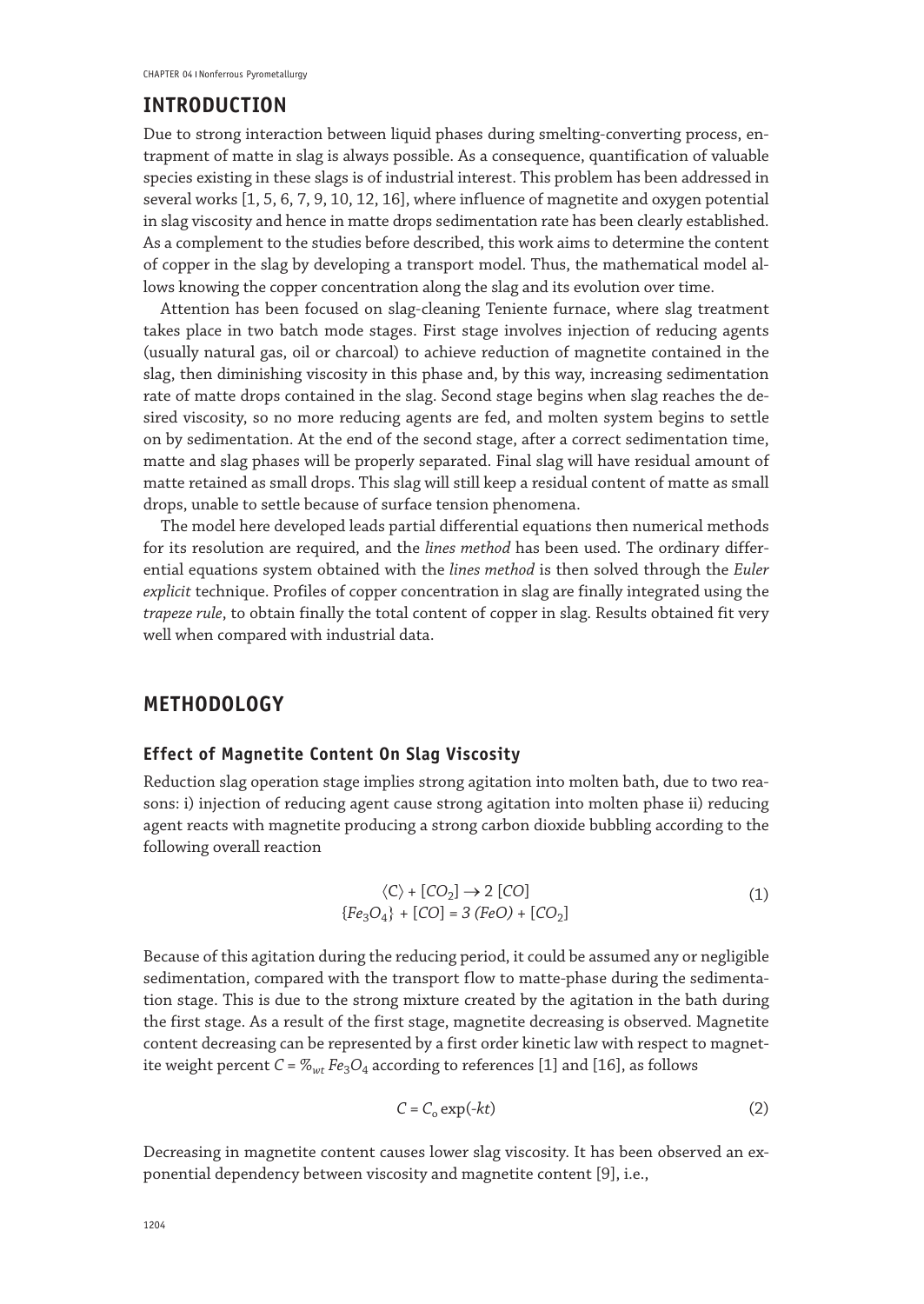$$
\eta = \eta_0 \exp(\beta C) \tag{3}
$$

Combining Equations 3 and 2, relationship between slag reduction time and its viscosity is obtained, i.e.,  $\eta = \eta_0 \exp(\beta C_0 \exp(-kt))$ . Assuming that the time reduction for the slag is τ*R*, then the residual slag viscosity can be determined as follows,

$$
\eta = \eta_{\text{o}} \exp(\beta C_{\text{o}} \exp(-k\tau_R)) \tag{4}
$$

Where  $\eta_s$  corresponds to the initial viscosity for the sedimentation period. For the industrial practice, viscosity must be the lower as possible, so that, at the beginning of sedimentation, the slag should have the minimum of magnetite concentration as possible.

#### **Drop Entrapping Due to Surface Tension**

Slag has a population of matte-droplets due to the interaction between the two molten phases during smelting-converting process. These droplets are immiscible with the slag, but they are submitted to surface tension force σ*sl/mt* . Assuming perfectly spherical droplets, surface tension forces can be estimated as  $2π<sub>r</sub>σ<sub>sl/mt</sub>$ . Balancing forces, weight of droplets are equilibrated by the surface tension, which means that a critical droplet radius must exist for starting sedimentation. That is,

$$
r_c = \sqrt{\frac{3\sigma_{sljmt}^{mod}}{2r\ g}}
$$
 (5)

Estimation of this critical size is extremely complex because the surface tension is strongly influenced by temperature and matte and slag phases' composition. Studies on this subject have been carried out by Ip *et al.* [7], Nakamura *et al.* [11], and Elliot *et al.* [3]. For example, surface tension between matte-droplets and copper slag fayallite, is usually considered in the order of 0.15 [*N/m*] for a matte containing 70% copper. However, this value decreases to 0.10 [*N/m*] for a matte containing 60% copper. This fact is largely due to sulphur content, which is quite well known as surface activator [8]. Then, as sulfur content increases, surface tension decreases. Moreover, in an industrial process, small amounts of impurities may affect properties of drop - slag interface, with a large impact in decreasing the surface tension [4, 7]. For example, assuming equilibrium conditions and considering experimental values already published, ρ= 5100 [*kg/m3*], σ ¶ 0.10 [*N/m*], ρ*sl*= 4010 [*kg/m3*] then, the theoretical critical radius given by the expression (5) is ∼ 1.73  $\times$  10<sup>-3</sup> [m]. This critical radius is higher than those observed in samples from slag furnace treatment for El Teniente process [13]; then, it is possible to find 10 to 200 microns drops size retained. The focus of this paper is addressed exclusively on the gravitational sedimentation phenomena, so only larger size drops than critic radius,  $r>r_c$ , were considered.

#### **Sedimentation**

In the second stage of slag treatment, injection of reducing agent is stopped and sedimentation stage takes place in a batch mode. The initial condition of this stage is given by the copper concentration profile retained in the slag as it remains because bath agitation during the earlier reduction. In addition, the residual magnetite content at the end of the first stage, makes slag holds a residual viscosity  $\eta_s$ , and this is the viscosity considered for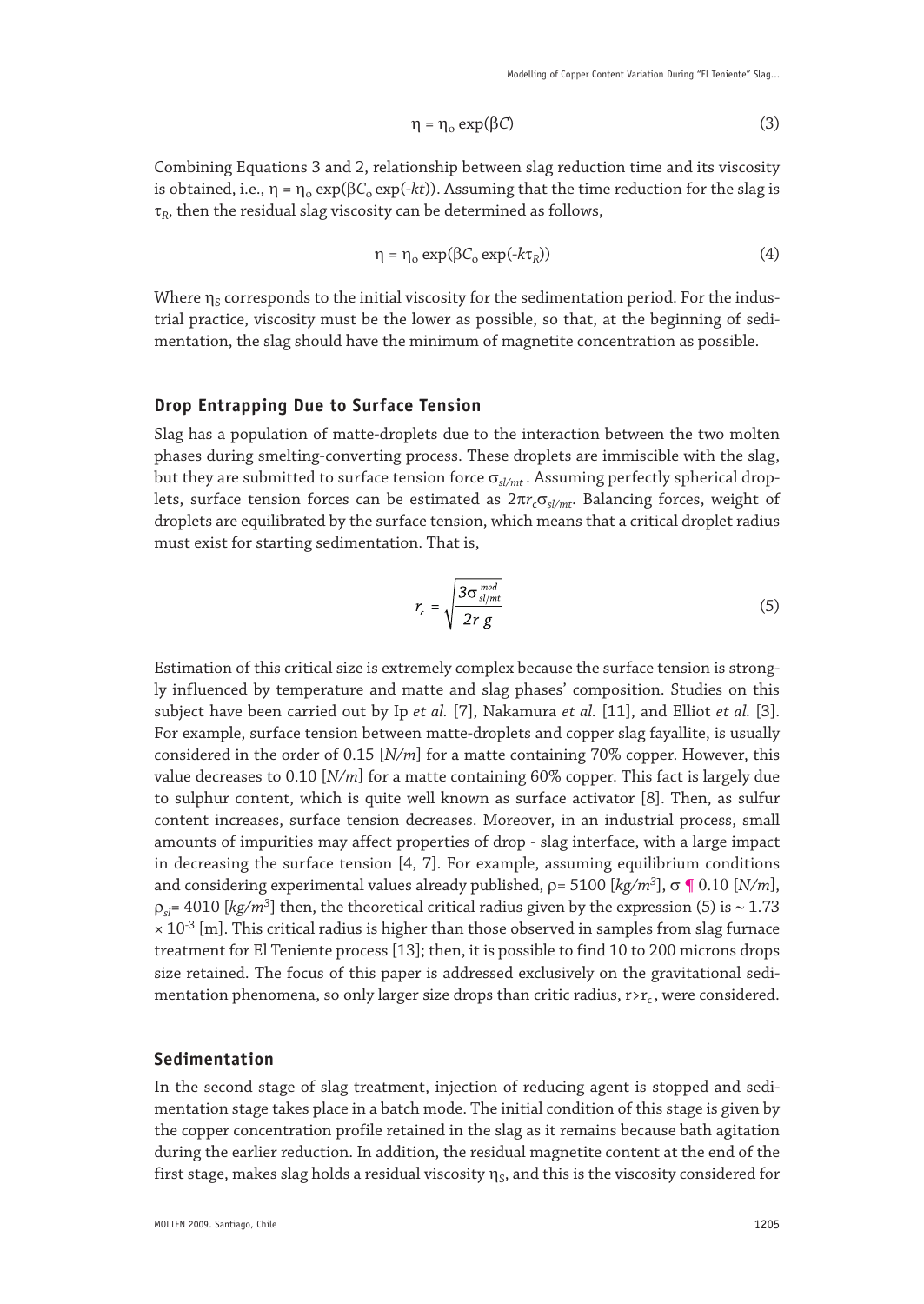the second phase of sedimentation. Moreover from Equation 5, flow sedimentation has been considered for drops sizing  $r>r_c$ . As drops size is small ( $r_{\text{average}}$  200  $\times$  10<sup>-6</sup> [m]), then terminal sedimentation velocity is  $v_{\infty} = 2\Delta\rho g r^2/(9\eta_s)$ Moreover, drops do not freely settle across the slag due to crashes between them (contacts drop-drop or drop-impurities), therefore a model of hindered sedimentation as that developed by Richardson and Zaki [14] has been considered. Then,

$$
v(\phi) = \frac{2\Delta\rho gr^2}{9\eta_s} \left(1 - \phi\right)^a \tag{6}
$$

This model of sedimentation rate (6), considers physical and chemical properties of slag and matte Δρ, η<sub>S</sub> the drop size characteristic *r*, the gravity *g*, and matte concentration φ. Parameter *a* is proper to the sedimentation model and it is found by adjusting experimental data.

#### **Transport Model**

If the slag thick layers *H* are divided into *n* number of the same thickness ∆*y*=H/*n*, then the following differential mass balance set in each control volume *A*∆*y* can be established.



Figure 1: Differential mass balance in control volume

Matte variation within the slag control volume must be equal to the difference between the incoming and out coming flow discharging for sedimentation. Flux of sedimentation is defined as  $q = \nu\phi$ . Then, applying the boundary conditions and when thickness  $\Delta y \rightarrow 0$ and regrouping terms, the equation of matte transport across the slag is obtained.

$$
\frac{\partial \phi}{\partial t} + \frac{\partial q}{\partial y} = 0\tag{7}
$$

As a boundary condition for slag surface  $y = 1.2[m]$  (see reference [5], not transportation flow has been considered, that is,  $q|_{y=1.2[m]}$ =0. As initial condition, a known concentration φ i (0) for each control volume *i=*l*,....n* it has been assumed.

#### **Numerical Solution of Algorithm**

Using the *lines method* [15], and the *explicit numerical Euler* method, it is possible to develop a numerical algorithm for the solution of model (7). That is,

$$
\phi_i^{(j+1)} = \phi_i^{(j)} - \frac{\Delta t}{\Delta y} \left( \phi_i^{(j)} v_i^{(j)} - \phi_{i-1}^{(j)} v_{i-1}^{(j)} \right)
$$
(8)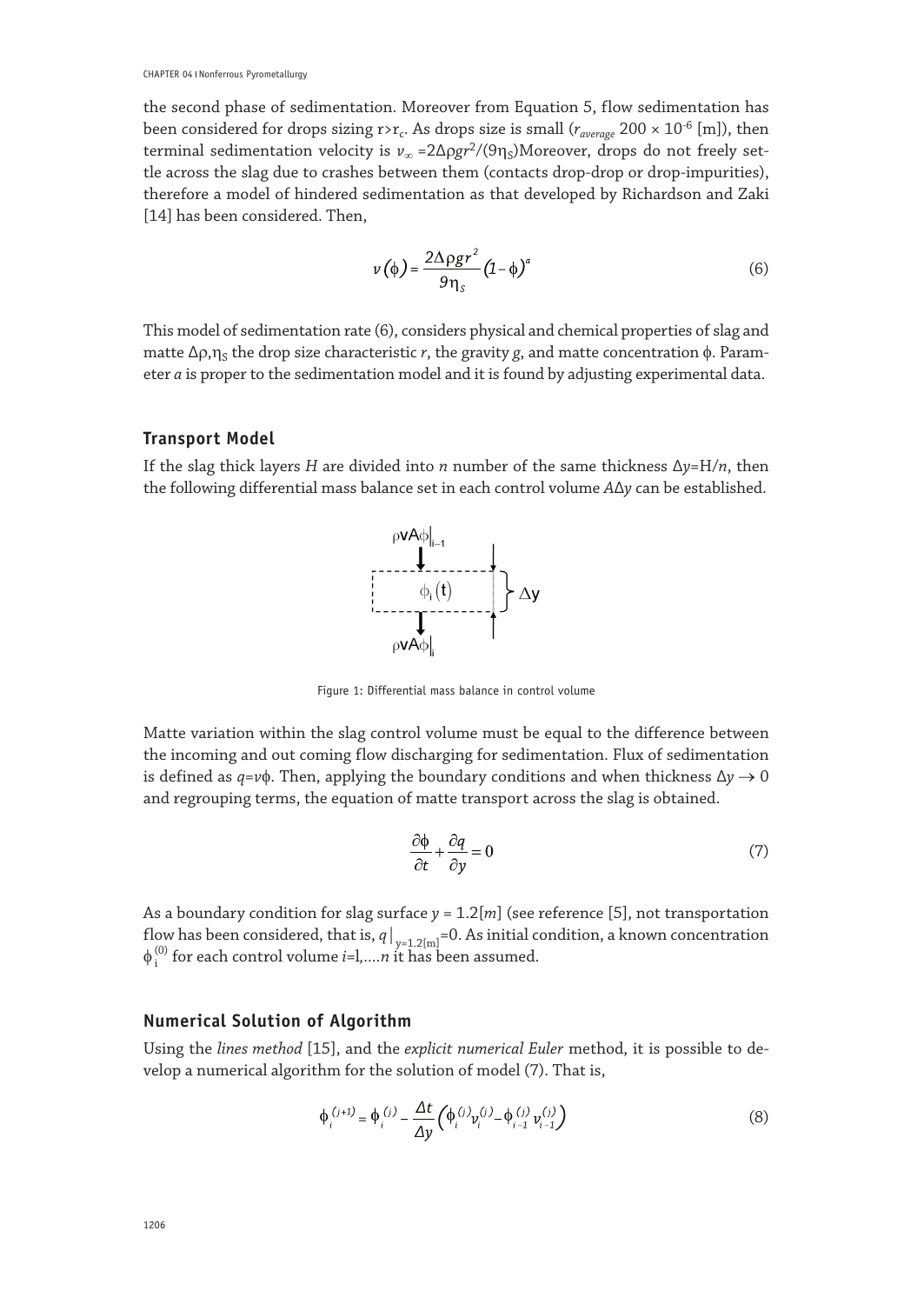Where  $y = 1,...,m$  are time steps and  $i = 1,...,n$  are control volumes. To ensure the stability of the numerical scheme, the *CFL condition* [15] must be fulfilled, and, in this case it should be |*v*∆*t*/∆*y*|≤1. This means that the choice of the temporary step is related to the control volume thickness ∆*y*, according to the sedimentation flow rate. For *n*=4 control volumes, a total time of two hours has been chosen  $\tau$ =7200 [s] for simulation, with a temporary step ∆*t*=30[*s*]. The total slag thickness was chosen as *H*=1.2 [*m*] (see reference [5], with a thickness for the control volume ∆*y*=0.3 [*s*]. The density difference is ∆ρ= 1094 [*kg/m3*], the slag density is ρ*sl*= 3906 [*kg/m3*]. According to F. Kongoli *et al.* [9], and V. Bazan [2] works, the viscosity of the slag is  $\eta = 0.1086 \exp(0.0886C)$  and according to data contained in Figure 4, obtained from reference [5], magnetite content is C=14.60%*wt* .exp(-0.000353*t*), where *t* is the time measured in seconds and *C* is the magnetite concentration in weight percent.

The assessment of the total content of copper slag, requires the integration of (7) with  $\phi$ given by (8) using a numerical method. In this work, the *trapeze rule* was applied to 4 volume control considered. As the thickness of each volume control is constant and equal to 0.3 [m], then the numerical expression of the integration, it simplifies to the following result,

$$
\left\{\mathcal{D}_{\text{c}}\text{Cu}\right\}_{\text{Slag}}\right\}^{(j+1)} = 25\sum_{i=1}^{i=4} \left(\phi_i^{(j)} - \frac{\Delta t}{\Delta y}\left(\phi_i^{(j)}v_i^{(j)} - \phi_{i-1}^{(j)}v_{i-1}^{(j)}\right)\right) \tag{9}
$$

Where the index  $j = 1,...m$  corresponds to the time at which the content of copper slag is required. The total integration time, for a temporary step ∆*t* and after *j* time intervals, it corresponds to (*j*.∆*t)*. This means that if *m* the total number of temporary steps, then the final time of integration will be (*m*.∆*t)*. For the application example given in this work, the slag-cleaning Teniente furnace has been considered, which typically operates with 2 hours sedimentation time. That conclude in a total number of temporary steps of *m* = 240 for a passage ∆*t = 30* [*s*].

### **RESULTS**

When numerical scheme (9) is applied, development of copper content in slag is obtained as follows in Figure 2.



Figure 2: Simulation of copper content in slag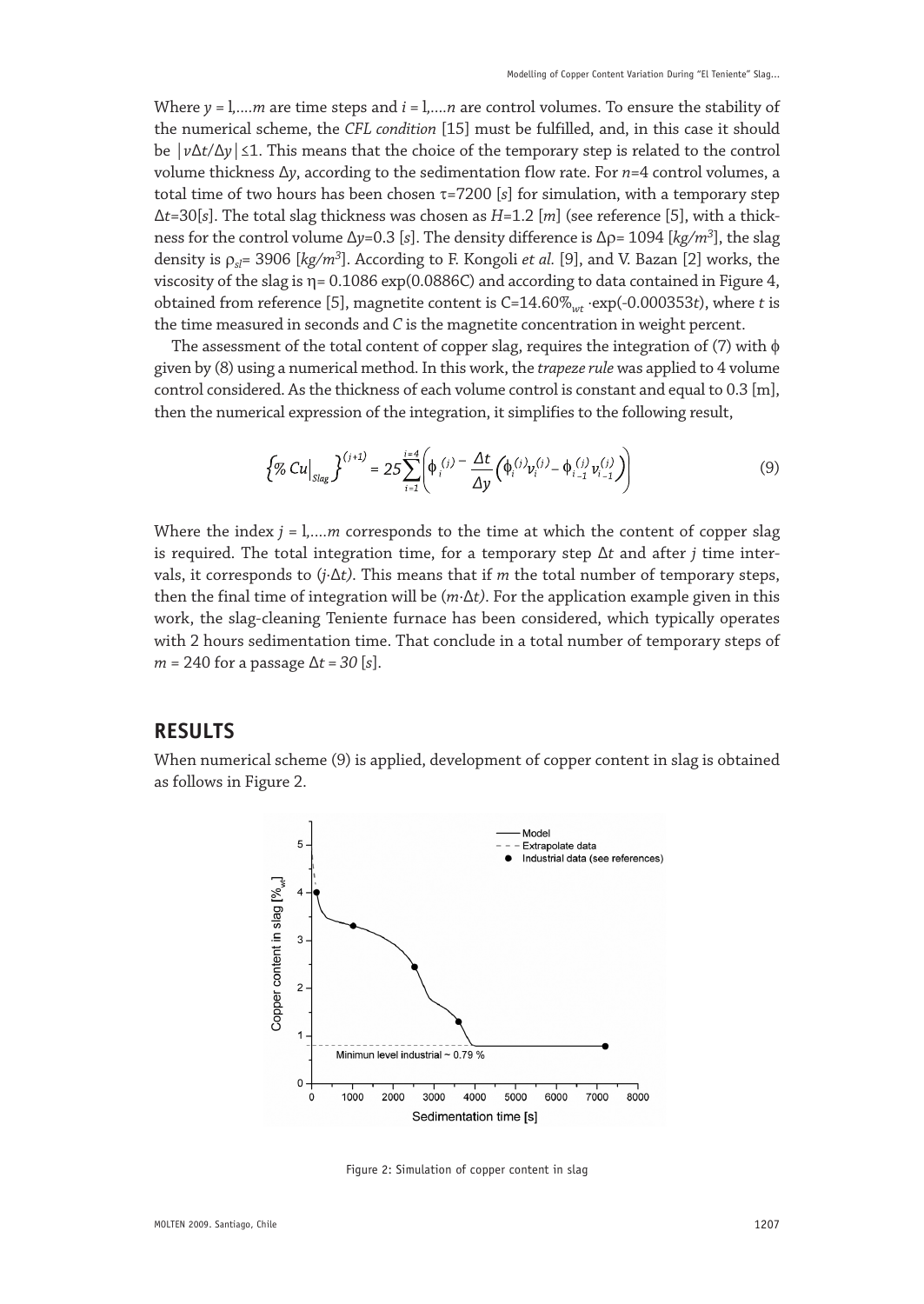To appreciate the effect of the reduction stage on duration of the sedimentation stage, it is important to analyze magnetite content in slag. To accomplish that, evolution of copper content for several viscosities and hence for different sedimentation time of mattedroplets is determined. This is shown in Figure 3.



Figure 3: Effect of magnetite content and viscosity on sedimentation time

### **CONCLUSIONS**

Figure 2 shows results for the model simulation (9) compared with industrial data from El Teniente slag-cleaning furnace. Good results for the model can be appreciated when predicting evolution of copper content in the slag. At the end of the sedimentation time, there is a residual copper contained in the slag which can not be eliminated by sedimentation because drops have smaller size than critical one given by (5), and therefore are entrapped by surface tension matte/slag.

For industrial applications, this model could determine the best time for slag sedimentation. Hence, time both for reduction as sedimentation stage could be programmed. This is because when reduction time  $\tau_R$  is known to obtain a slag with a residual viscosity  $\eta_S$ , then the sedimentation time to obtain a level of residual copper in the slag can be calculated. These results can be seen in Figure 3, in which three different scenarios were simulated, for three slag viscosities. Then, if the lower copper level in slag given by (5) want be obtained, for a slag with 6% magnetite, a sedimentation time  $\tau_{S1}$  = 3600s must be used. For 10% magnetite, sedimentation will be  $\tau_{S2}$  = 5310s. Finally, for 14.6% magnetite, sedimentation must be  $\tau_{S3}$  = 7710s. Obviously, magnetite content will be given by the reduction stage condition.

The slag-cleaning furnace operates in batch mode for a given amount of slag. After some time, usually 2 or more hours, phase separation between matte and slag is ensured following sedimentation mechanism of matte-droplets, leaving a residual concentration of matte in the slag due to entrapment by surface tension of the drops, with sizes less than critical value given by (5). Other reason for residual matte in slag could be that 1 or 2 hours may be insufficient time for sedimentation (see Figure 3). However, for industrial practical purposes, not long periods of sedimentation are possible, then, it is assumed a critical copper concentration of around .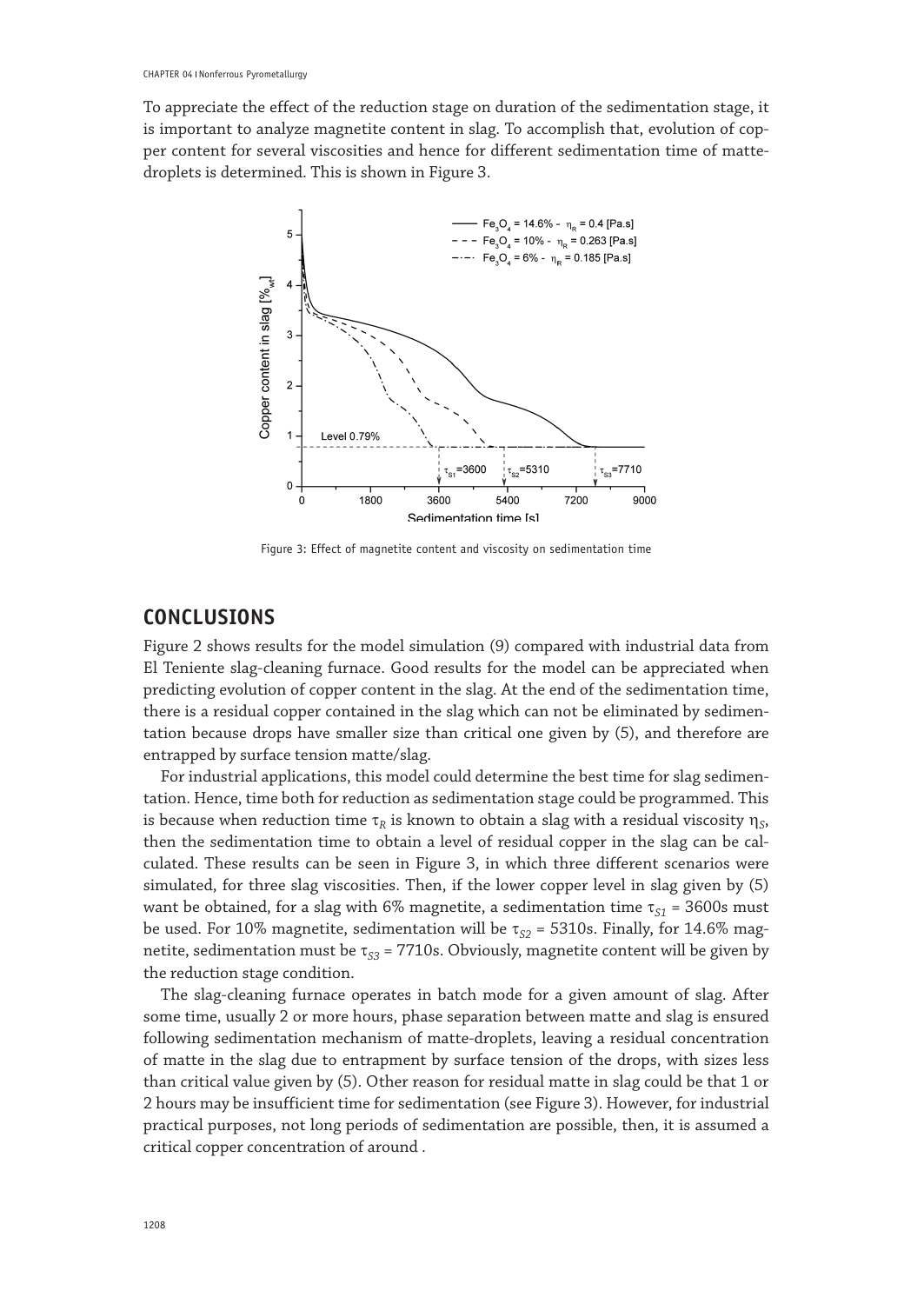#### **NOMENCLATURE**

- $\phi$  = Concentration of matte in the slag (droplets).
- $\nu$  = Hindered sedimentation velocity  $[m/s]$ .
- *v*<sup>∞</sup> = Terminal velocity of sedimentation, [m/s].
- *y* = Spatial variable (thickness of slag) [m]
- $t =$  Time in the sedimentation stage, [s].
- $\tau_R$  = Total time of the reduction stage, [s].
- *q* = Flux function of the sedimentation, [m/s].
	-
- $r_c$  Critical radii [m].<br>  $\sigma_{sl/mt}^{mod}$  = Surface tension ( = Surface tension (modified due to chemical composition)  $[J/m^2]$ .
- ρ,  $ρ_{sl}$  = Matte and slag density [kg/m<sup>3</sup>].
- $g =$  Gravitational acceleration  $[m/s^2]$ .
- $\eta$ ,  $\eta_s$  = Slag viscosity and residual viscosity slag [kg/(m.s)].
- $C =$  Content magnetite in slag [% weight].
- $i=1,...,n$  = Index for the control volume (spatial step).
- $j=1,...,m$  = Index for the integration time (temporal step).
- *A* = Surface of the transversal section of furnace  $[m^2]$ .

### **REFERENCES**

- **Achurra, G., Echeverría, P., Warzok, A., Riveros, G. & Díaz, C. M.** (1999). *Development of the El Teniente Slag Cleaning Process*, Proceedings of Copper 99 – Cobre 99 International Conference, Vol. VI – Smelting, Technology Development, Process Modeling and Fundamentals, p. 137. [1]
- **Bazan, V., Goñi, Ch., Castella, L., Brandaleze, E., Verdeja, L. F. & Parra, R.** (2006). *Revista de Metalurgía*, 42 (2), Marzo - Abril, 84 – 90. [2]
- **Elliot, J. F. & Mounier, M.** (1982). Can. Metall. Q., Vol. 21, pp. 415 28. [3]
- **Eustathopoulos, N., Nicholas, M. G. & Drevet, B.** (1999). *Wettability at High Temperatures*. Pegamon Press, 2º Edition. [4]
- **Imris, I., Sánchez, M. & Achurra, G.** (2004). *Copper Losses to Slags Obtained from the El Teniente Process*. VII International Conference on Molten, Slags, Fluxes and Salts, pp. 177 – 182. Cape Town, South Africa, 25 – 28 January. [5]
- **Imris, I., Rebolledo, S., Sánchez, M., Castro, S., Achurra, G. & Hernandez, F.** (2000). *The Copper Losses in the Slags from the El Teniente Process.* Canadian Metallurgical Quarterly, Vol. 39, No. 3, pp. 281-289. [6]
- **Ip, S. W. & Toguri, J. M.** (1992). *Entrainment Behavior of Copper and Copper Matte in Copper Smelting Operations*. Met. Trans. B, Vol. 23B, June, pp. 303 – 311. [7]
- **Iwamasa, P. K. & Fruehan, R.** (1996). ISIJ Int., Vol. 36, No. 11, pp. 1319 27. [8]
- **Kongoli, F., McBow, I. & Llubani, S.** (2003). *Effect of the Oxygen Potential on the Viscosity of Copper Smelting Slags*. Yazawa Int. Symps., Metallurgical and Materials Processing: Principles and Technologies, Vol. II: High-temperature Metals Productions. p. 305, TMS, March. [9]
- **Maruyama, T., Furui, N., Hamamoto, M. & Sunamoto, T.** (2003). *The Copper Loss in Slag of Flash Smelting Furnace in Tamano Smelter*. Yazawa Int. Symps., Metallurgical and Materials Processing: Principles and technologies, Vol. II: High-temperature Metals Poductions. p. 337, TMS, March. [10]